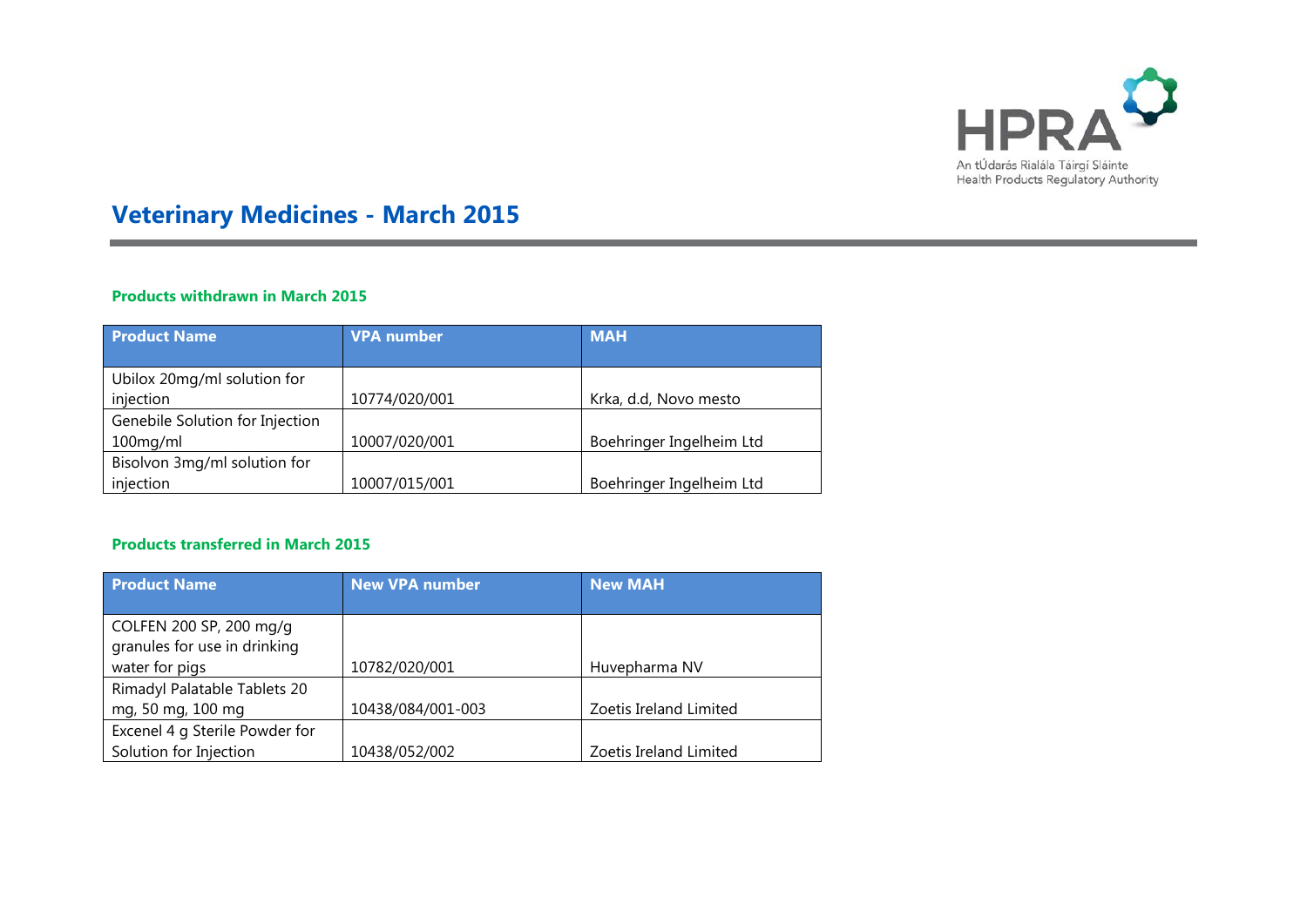

## **Specific product updates (for animal record keeping purposes)**

## **Change to Withdrawal Periods**

| <b>Product Name</b>       | <b>VPA Number</b> | <b>MAH</b>           |
|---------------------------|-------------------|----------------------|
| Baytril 10% Oral Solution | 10021/022/001     | <b>Baver Limited</b> |

## **Change to Product name**

| <b>Old Product Name</b>     | <b>New Product name</b>  | <b>VPA</b>    | <b>MAH</b>                      |
|-----------------------------|--------------------------|---------------|---------------------------------|
| Controline 67 mg Spot-on    | Lifronil 67 mg Spot-on   |               |                                 |
| Solution for small dogs.    | Solution for small dogs  |               | <b>Chanelle Pharmaceuticals</b> |
|                             |                          | 10987/095/001 | Manufacturing Limited           |
| Controline 134 mg Spot-     |                          |               |                                 |
| on Solution for medium      | Lifronil 134 mg Spot-on  |               |                                 |
| dogs.                       | Solution for medium dogs |               | Chanelle Pharmaceuticals        |
|                             |                          | 10987/095/002 | Manufacturing Limited           |
| Controline 268 mg Spot-     |                          |               |                                 |
| on Solution for large       | Lifronil 268 mg Spot-on  |               |                                 |
| dogs.                       | Solution for large dogs  |               | <b>Chanelle Pharmaceuticals</b> |
|                             |                          | 10987/095/003 | Manufacturing Limited           |
| Controline 402 mg Spot-     | Lifronil 402 mg Spot-on  |               |                                 |
| on Solution for extra large | Solution for extra large |               |                                 |
| dogs.                       | dogs                     |               | <b>Chanelle Pharmaceuticals</b> |
|                             |                          | 10987/095/004 | Manufacturing Limited           |
| Controline 50 mg Spot-on    | Lifronil 50 mg Spot-on   |               |                                 |
| Solution for Cats.          | solution for Cats        |               | Chanelle Pharmaceuticals        |
|                             |                          | 10987/096/001 | Manufacturing Limited           |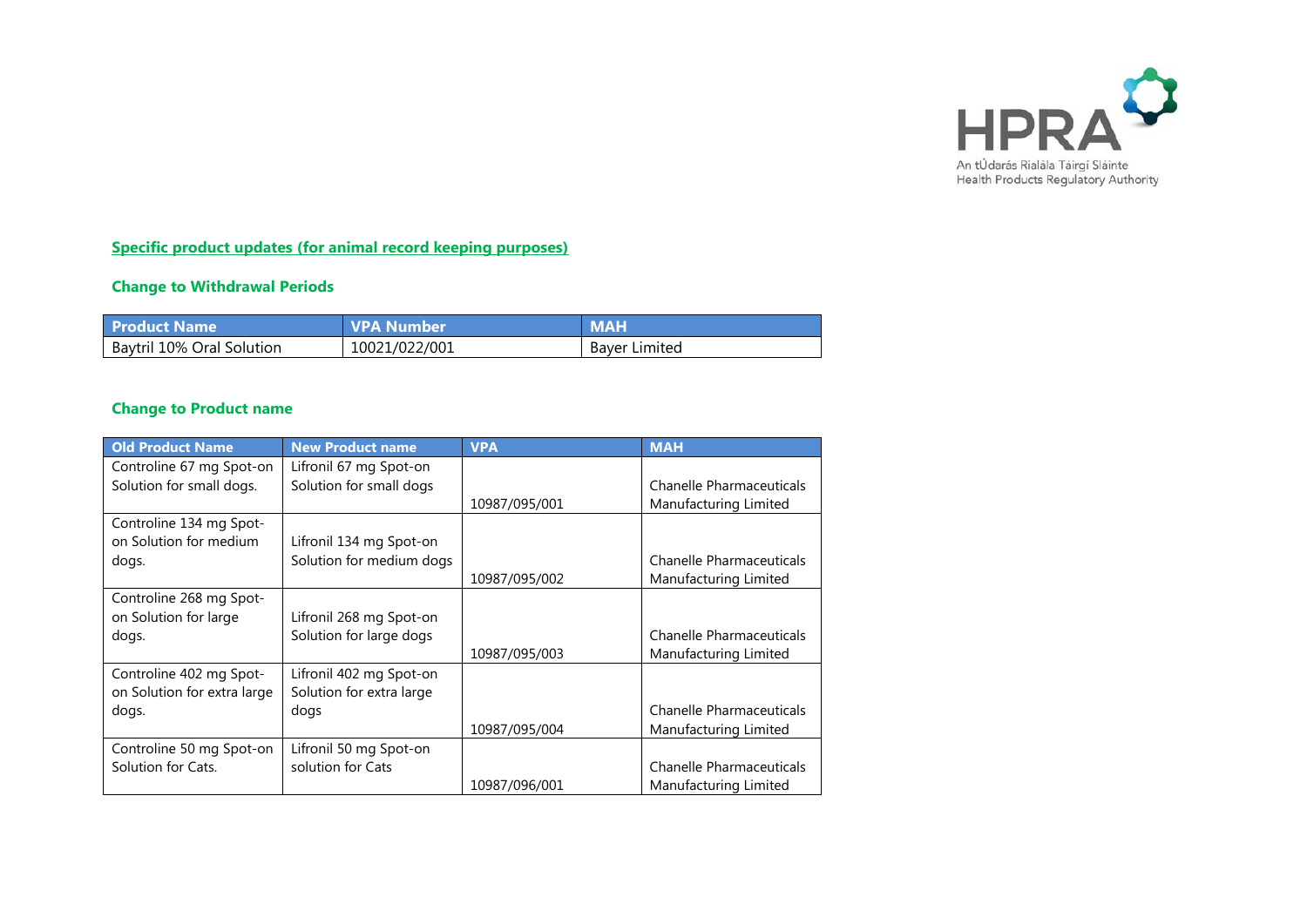

### **Products authorised in March 2015**

| <b>NAME</b>                 | <b>ACTIVE</b><br><b>SUBSTANCE(S)</b>                              | <b>PHARMACEUTICAL</b><br><b>FORM</b> | <b>SPECIES</b>             | <b>DRUG CLASS</b>               | <b>VPA NUMBER</b> | <b>METHOD OF</b><br><b>SUPPLY</b> |
|-----------------------------|-------------------------------------------------------------------|--------------------------------------|----------------------------|---------------------------------|-------------------|-----------------------------------|
| Procapen<br>Injector        | Procaine<br>Benzylpenicillin                                      | Intramammary<br>suspension           | Cows                       | Antibacterial                   | 10826/019/001     | <b>POM</b>                        |
| Gonavet Veyx                | Gonadorelin                                                       | Solution for<br>Injection            | Cattle, pigs<br>and horses | Hormone                         | 10539/004/001     | <b>POM</b>                        |
| Aurimic                     | Miconazole nitrate<br>Prednisolone acetate<br>Polymixin B sulfate | Ear Drops<br>Suspension              | Dogs and<br>cats           | Antibacterial                   | 10801/007/001     | <b>POM</b>                        |
| Omeproshield                | Omeprazole                                                        | Oral Paste                           | Horses                     | Alimentary Tract<br>Preparation | 10857/077/001     | <b>POM</b>                        |
| Milprazon 2.5<br>mg/25mg    | Milbemycin Oxime<br>Praziquantel                                  | <b>Tablets</b>                       | Dogs                       | Endoparasiticide                | 10774/029/001     | <b>POM</b>                        |
| Milprazon 12.5<br>mg/125 mg | Milbemycin Oxime<br>Praziquantel                                  | <b>Tablets</b>                       | Dogs                       | Endoparasiticide                | 10774/029/002     | <b>POM</b>                        |
| Ketavet                     | Ketamine<br>Hydrochloride                                         | Solution for<br>Injection            | Dogs, cats<br>and horses   | Anaesthetic/Analgesic           | 10438/117/001     | <b>VPO</b>                        |
| Vivelin                     | Amlodipine                                                        | <b>Tablets Chewable</b>              | Cats                       | Cardiovascular                  | 10664/007/001     | <b>POM</b>                        |